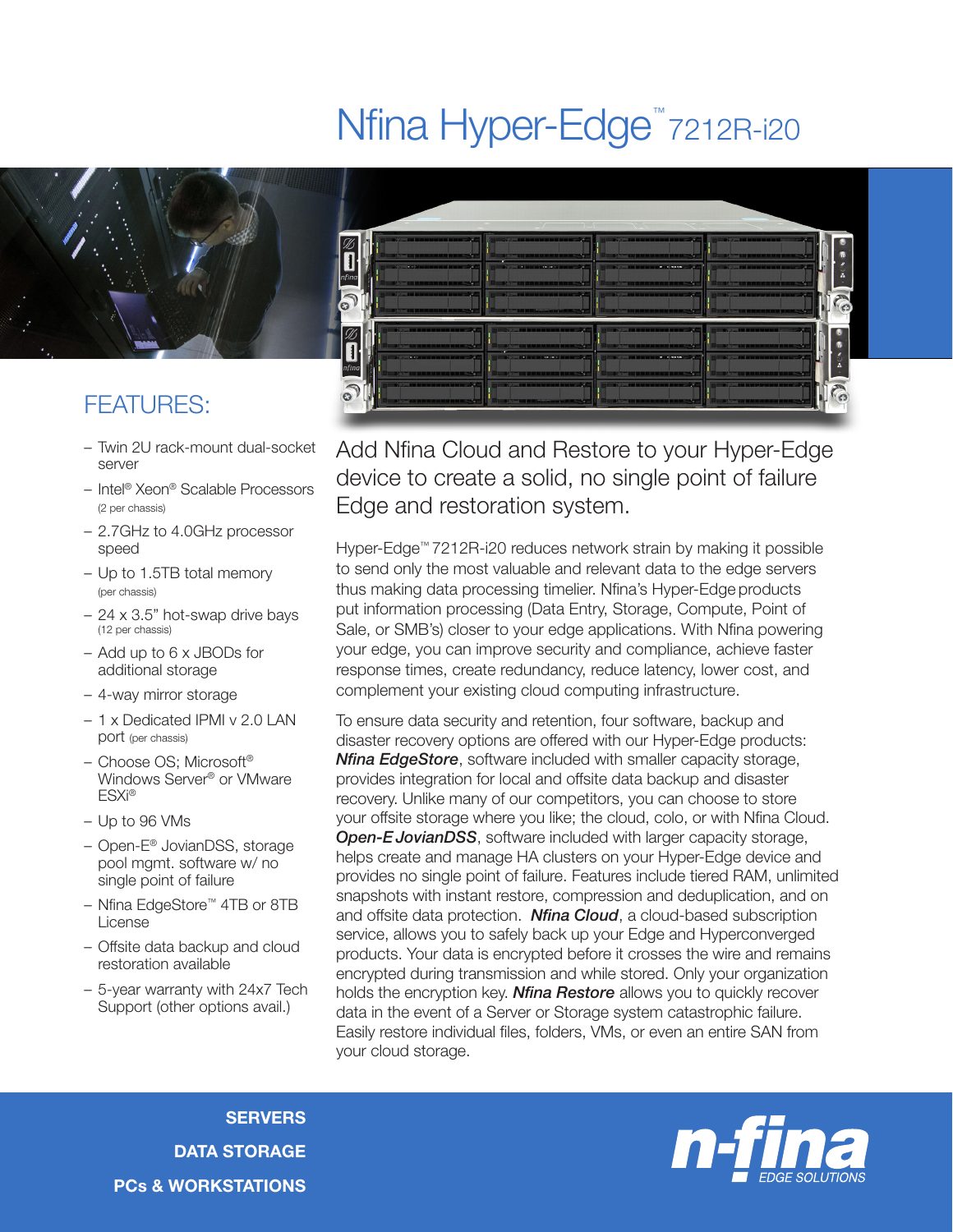## NFINA Hyper-Edge™ 7212R-i20

| <b>SPECIFICATIONS</b>            |                                                                                                                                                                                                                                                                                                   |
|----------------------------------|---------------------------------------------------------------------------------------------------------------------------------------------------------------------------------------------------------------------------------------------------------------------------------------------------|
| Form Factor                      | Twin 2U rack-mount, 3.44" x 16.93" x 27.95" (per chassis)                                                                                                                                                                                                                                         |
| <b>Operating Temperature</b>     | 10°C to 35°C (50°F to 95°F)                                                                                                                                                                                                                                                                       |
| Processors                       | 2nd Gen. Intel® Xeon® Scalable processors, up to 28 cores, 56 threads (2 per chassis)                                                                                                                                                                                                             |
| Processor Speed                  | Up to 2.7GHz to 4.0GHz                                                                                                                                                                                                                                                                            |
| CPU Cache                        | 39MB Intel® Smart Cache (per processor)                                                                                                                                                                                                                                                           |
| Socket                           | Dual Socket P                                                                                                                                                                                                                                                                                     |
| Memory                           | 24 DIMM slots, ECC DDR4 2933 MHz (per chassis)<br>Up to 1.5TB max memory capacity (per chassis)                                                                                                                                                                                                   |
| <b>Drives</b>                    | 12 x 3.5" or 2.5" hot-swap drives (per chassis)<br>Supports: SSD and HDD drives<br>Up to 2 x boot drives: 2 x M.2 NVMe/SSDs (2280), SATA (per chassis) $-$ or $-$<br>2 x 2.5" SSDs (per chassis) (cannot mix drive type)<br>Add up to Six 12 or 24 bay JBODs for additional storage               |
| Storage Controller               | Choose: Up to 3 x 9300-8i 12Gb/s SAS Host Bus Adapters (per chassis)<br>$-$ or $-$ Up to 3 x 9400-8i8e 12Gb/s SAS Host Bus Adapters (per chassis)                                                                                                                                                 |
| <b>RAID</b>                      | 4-way mirroring                                                                                                                                                                                                                                                                                   |
| Remote Management                | IPMI 2.0, KVM over HTML5                                                                                                                                                                                                                                                                          |
| <b>TPM</b>                       | Version 2.0, optional                                                                                                                                                                                                                                                                             |
| OS/Virtual Platform              | Microsoft <sup>®</sup> Windows Server <sup>®</sup> , Up to 96 VMs<br>VMware ESXi®, Up to 96 VMs                                                                                                                                                                                                   |
| Software Options                 | Microsoft <sup>®</sup> Windows Server <sup>®</sup> 2019, Microsoft <sup>®</sup> Windows 10 Pro<br>Microsoft® SQL Server, Microsoft® Exchange Server<br>VMware vSphere®, VMware vCenter®<br>Nfina EdgeStore™ 4TB, Nfina EdgeStore™ 8TB<br>Open-E® JovianDSS (depending on desired usable capacity) |
| Backup and Disaster Recovery     | Nfina Cloud - Secure cloud based data backup (monthy subscription required)<br>Nfina Restore - Data recovery from cloud storage (monthy subscription required)                                                                                                                                    |
| Input Voltage                    | 100-127V @ 9-12A, 50/60 Hz<br>200-240V @ 6-7.2A, 50/60 Hz                                                                                                                                                                                                                                         |
| <b>Power Supplies</b>            | Redundant hot-swap 1300W AC power supplies (2 per chassis)                                                                                                                                                                                                                                        |
| <b>Regulatory Certifications</b> | NRTL Nemko (US, Canada), CE (Europe), RCM (Australia/NZ), GS (Germany),<br>FCC (US), ICES-3(A) (Canada), KC (Korea), Ukraine Certification, BSMI (Taiwan),<br>EAC (Russia), VCCI-A (Japan), RoHS EVPU 20 (China), MIC (Vietnam)                                                                   |
| Warranty                         | 5 years (other options available)                                                                                                                                                                                                                                                                 |